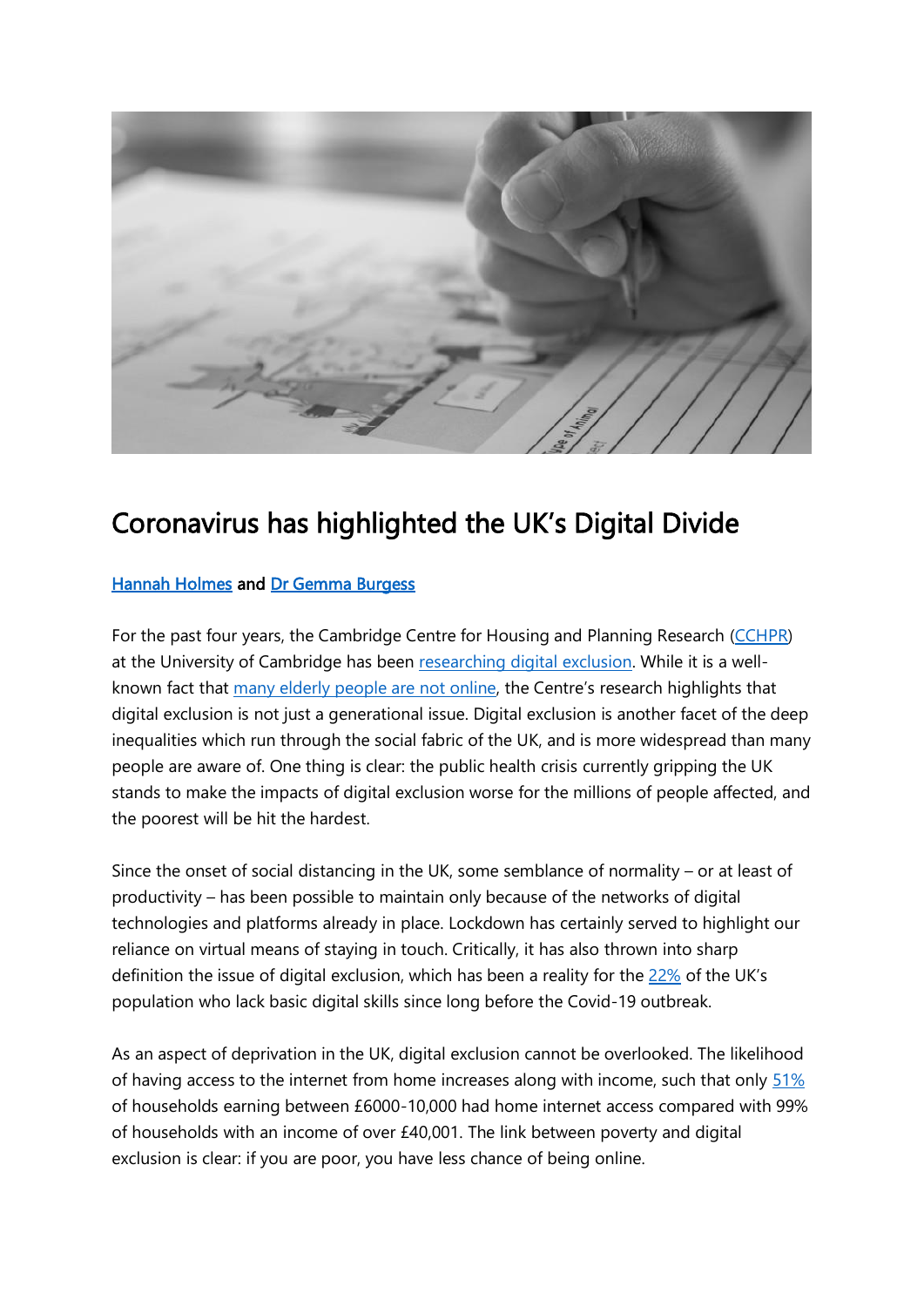Children living in poverty are already significantly disadvantaged compared to their wealthier peers. Of those who have been eligible for free school meals, or who have been in care or adopted from care, only 25% achieved grades 9-5 in GCSE English and Maths in [2019,](https://assets.publishing.service.gov.uk/government/uploads/system/uploads/attachment_data/file/863815/2019_KS4_revised_text.pdf) compared with 50% of all other pupils.

Now that many disadvantaged children are tasked with picking up all of their learning from home as part of coronavirus social distancing measures, and are unable to access the same online learning resources as children whose parents have access to IT, this gap is surely only set to grow further.

We spoke to five primary school head teachers working in Manchester recently, who shared their experiences of childhood digital exclusion. Several reported that only a handful of children are engaging in the online learning set by their teachers in recent weeks. For some households, wi-fi is just too expensive, as one head teacher explained.

"I was talking to one family on Friday, when I was delivering free meals, and I did take them a paper pack of work, because Mum said it was pay the wi-fi or feed the children this month… Sometimes people simply can't afford to pay for wi-fi," he said.

Lack of access to suitable devices is also causing problems for some children.

"The majority of children in school aren't accessing any of the online learning that we've set them. I know that some of them don't have reliable internet. Most of them who have anything have phones or tablets. They're often shared with siblings, so their access to something appropriate to work on is quite limited" said another head teacher.

And even where internet access is available, some parents don't have the necessary skills to help their children use the most appropriate learning platforms. These children may have to resort to using simple websites which they can access without help. As one head teacher said, some children whose parents aren't able to use interactive platforms have to access their tasks from the school website instead. These children miss out on valuable learning opportunities.

"We've already had children on the interactive platforms just clarifying things with their teachers about their learning, asking them quick questions, so that they can have feedback from their teachers. So the children that can't access that are going to have a bigger gap in their learning, because they're not going to have had the opportunity to interact with their teacher"

Providing children with paper-based alternatives is itself fraught with difficulty in the current circumstances. And while digital exclusion is always prevalent, the closures mean that some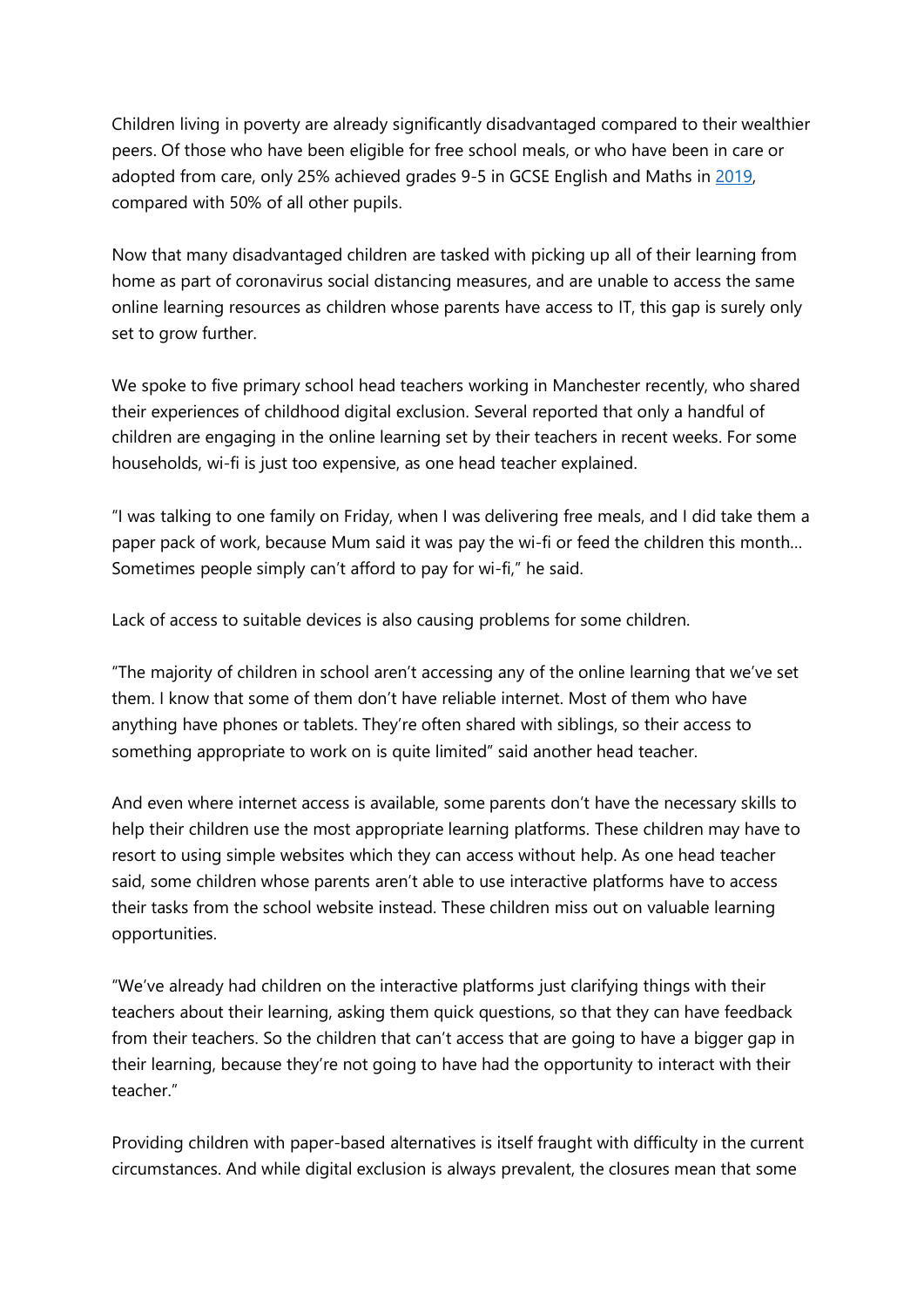measures that schools usually take to compensate for lack of internet access at home are no longer feasible. Disadvantaged children are losing out on their already limited chances to make up lost ground.

"If you can't get on the online platform, you're stuck with some sort of paper pack," said another head teacher. "And now the rules are you're not allowed out of the house other than for essential journeys, and I'm not entirely sure that coming to a school to pick up a pack of work is an essential journey... So they're just basically cut off really. Other than the fact that we have made either physical or phone contact with them, but that's all".

"Ordinarily, digital exclusion is not an issue here, because everything we set during normal school working we would run homework clubs for... So everything we do when school's running normally, the kids can usually do in after school clubs, so that everyone can do their homework."

For now, there are measures which can be taken to mitigate the impact of digital exclusion on children's learning. For instance, schools can keep in touch with digitally excluded families via phone calls or text messages to ensure they don't miss important updates. A vast array of educational resources and ideas for home learning have been made available online in recent weeks, many of which are [listed](https://www.gov.uk/government/publications/coronavirus-covid-19-online-education-resources/coronavirus-covid-19-list-of-online-education-resources-for-home-education) on the gov.uk website. Collating those ideas into a short printed guidance sheet to be posted to those families known to be struggling to access online resources may help to fill the gap.

Given that digital exclusion is ultimately a feature of poverty, many affected families will be facing financial strain. There have recently been [calls to increase child benefit](https://www.scottishhousingnews.com/article/charities-call-for-emergency-increase-in-child-benefit) to help families through the crisis. Such an increase may help to ease pressures on many families, who could be facing difficulty paying for their children's digital access. In the long term, strategies to close the digital divide, both through widening access and improving digital skills, will be required in order to build a more equitable society. Right now, measures taken in response to coronavirus are disrupting schemes which attempt to reduce digital exclusion, as people are unable to meet digital skills tutors for guidance, and cannot join courses in person to learn essential skills.

For adults facing digital exclusion, the challenges of social distancing are many. Our Cambridge Centre's [research](https://www.cchpr.landecon.cam.ac.uk/Research/Start-Year/2017/building_better_opportunities_new_horizons/tackling_digital_finanical_employment_exclusion) with New Horizons, a one-to-one coaching programme for people experiencing financial issues and digital exclusion in the East of England, reveals that digital exclusion creates additional problems for people already experiencing poverty: putting together a CV, applying for jobs, managing and keeping track of money, and applying for Universal Credit are just some of the essential activities which are made that much harder for the digitally excluded. As one New Horizons coach explained, in the context